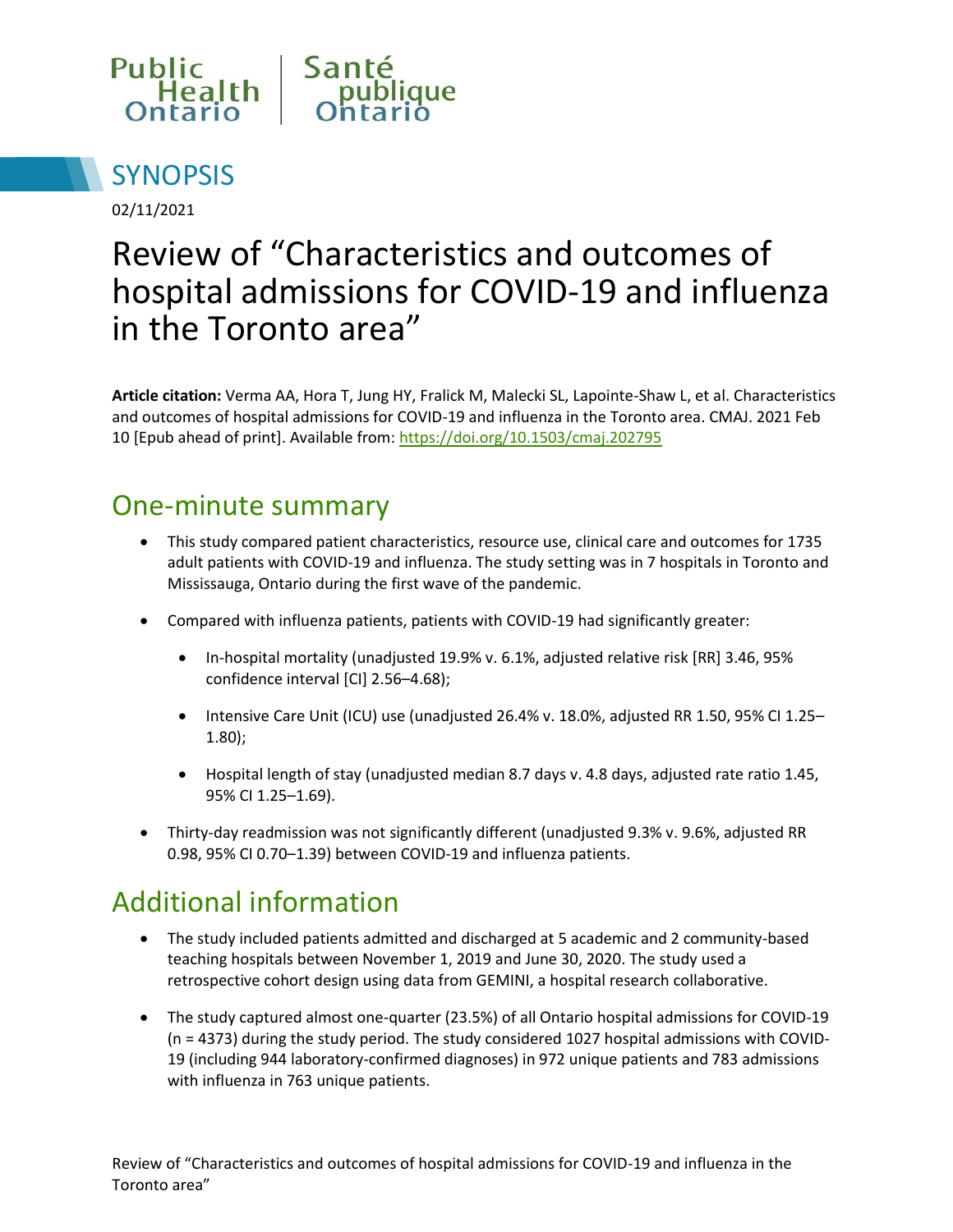- Various statistical tests and analyses were used as well as sub-group and sensitivity analyses.
- Patients with COVID-19 and influenza had a median age of 65 years (interquartile range [IQR] 53–79) and 68 years (IQR 55–80), respectively. Patients with COVID-19 were more likely to be male (59.1% v. 50.8%) and reside in long-term care (11.7% v. 4.5%).
- Patients living in neighbourhoods with lower income appeared to be over-represented in both COVID-19 (Quintile 1 (Q1) 34.2% v. Q5 10.9%) and influenza (Q1 31.7% v. Q5 12.1%) groups, Q1 to Q5 representing the lowest to highest income.
- Among patients with COVID-19 who were 'younger than 50 years', '50–75 years' and 'older than 75 years of age';
	- Unadjusted mortality was 5.1%, 13.5% and 38.9%;
	- ICU use among each age group was 29.8%, 35.2% and 11.3%;
	- 30-day readmission was 9.2%, 9.9% and 7.9%, respectively.
- Patients with COVID-19 were more likely to receive invasive mechanical ventilation (18.5% v. 9.3%, *p* < 0.001), but less likely to receive bronchoscopy (2.0% v. 5.6%, *p* = 0.005).
- The authors note that the significantly greater mortality, ICU use and hospital length of stay in COVID-19 patients may be a result of low levels of immunity to the novel coronavirus, compared with seasonal influenza. In contrast, patients may have some immunity from past influenza infections and vaccination. The differences identified in severity between COVID-19 and influenza patients may change as immunity to severe acute respiratory syndrome coronavirus 2 (SARS-CoV-2) increases and effective therapies are developed.
- For the 7 mortality prediction tools assessed, discriminative accuracy was best for the modified Acute Physiology and Chronic Health Evaluation (mAPACHE) (area under the receiver operating characteristic curve (AUC) 0.86 for cases with complete data and 0.81 after imputation), the critical illness severity scoring system (CISSS) (AUC 0.83 for cases with complete data and 0.80 after imputation), and the ISARIC Coronavirus Clinical Characterisation Consortium 4C (ISARIC-4C) (AUC 0.78 after imputation).

### PHO reviewer's comments

- The study is an 'early' release and subject to revision. Nonetheless, the authors described detailed use of statistical and sensitivity analyses to support their findings.
- The study compares various COVID-19 patients and influenza patients. It is worth noting that the comparator, influenza, also has a large burden of morbidity and mortality.
- At the time of the first wave of the pandemic, no known variants of concern (VoC) had been identified. It is uncertain how the VoCs would affect the study findings, if this study was to be repeated in the current context, but there are concerns that disease severity is higher with some  $VOCs.<sup>1</sup>$